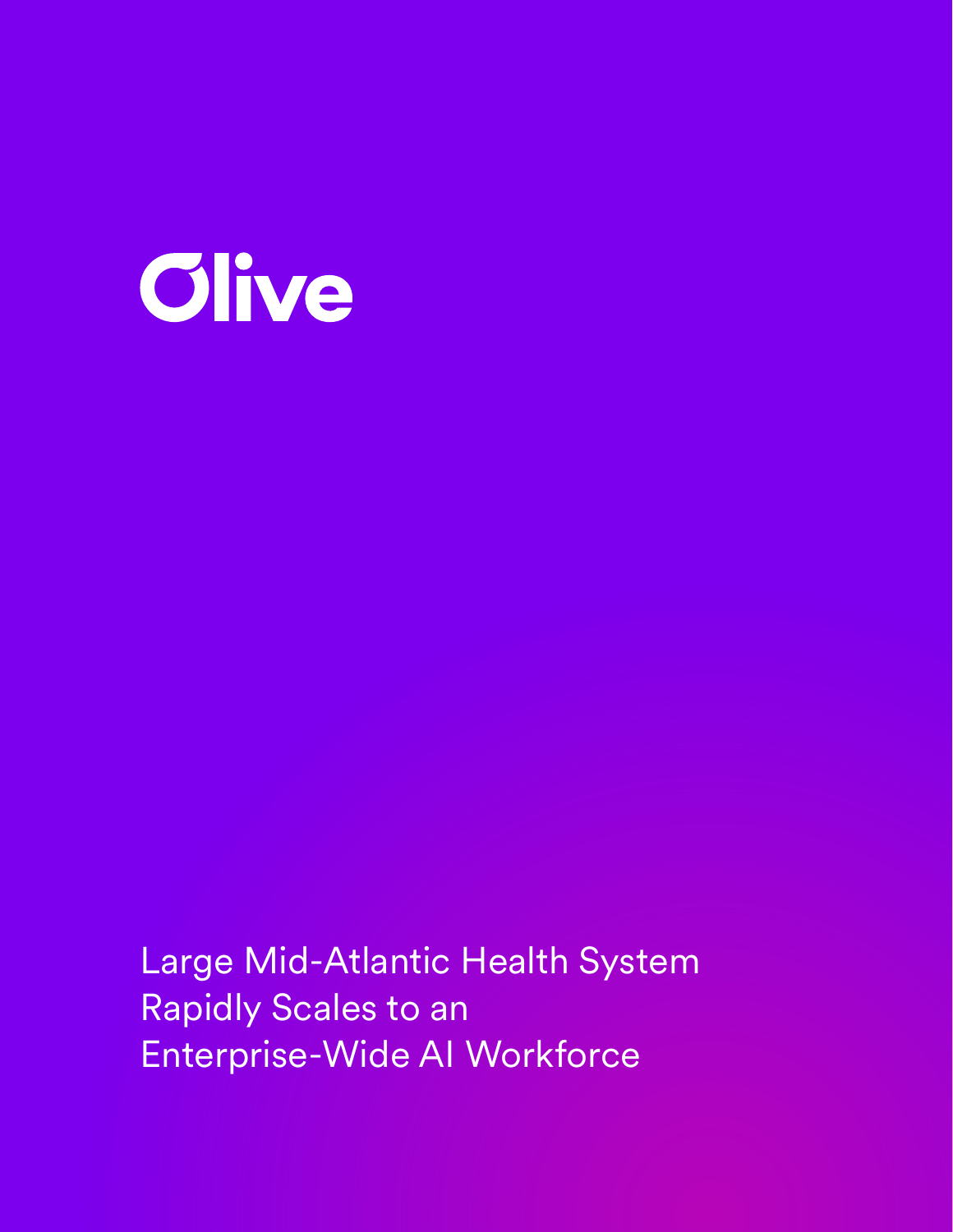# Health system profile

# 2,100-bed

health system in the mid-Atlantic

1997

year centralized

10

acute facilities

## 53

outpatient locations in the National Rehabilitation Network

# Cerner

#### EHR provider and the state of the Information

Adopting artificial intelligence (Al) can be a pivotal lever in driving efficiency and outcomes. In fact, 94% of healthcare organizations believe that implementing AI will give them a competitive advantage.<sup>1</sup> In reality, most automation projects fail to live up to their expectations.2 But a large health system in the mid-Atlantic has forged a new and effective path for infusing automation into their daily operations with Olive's Al-as-a-Service (AlaaS) solution.

Over a year, this health system made significant progress in their Al adoption journey, moving quickly from information gathering and program kickoff to enterprise scaling. After identifying potential vendors, the health system piloted initial automation workflows and, based on early value and momentum, expanded workflows to embrace automation as an organization-wide transformation initiative.

Success with scaling automation across a large healthcare enterprise relies on an effective and sustainable adoption model. The health system accelerated its results by selecting the right processes to automate and mobilizing the right business partner to drive growth for the organization.

## Responding to diverse challenges and planning for change

Headwinds from internal and external forces first prompted the health system to evaluate automation solutions. Within their organization, they grappled with disparate information systems and growing workload demands while costs were steadily increasing, primarily because of labor spend. Outside the health system, myriad pressures — from changes in payer billing requirements to declining reimbursement rates — caused hospital revenues to continue decreasing.

The health system's CFO and other senior leadership members acknowledged the complex and excessively manual nature of their revenue cycle challenges. They launched a strategic initiative to drive efficiency and invested in automation as a key vehicle that would enable them to achieve their financial and operational objectives.

> gathering Mid-2018

Program kickoff: Al worker(s) Early 2019

Enterprise adaptation: Al workforce Mid-2019 to present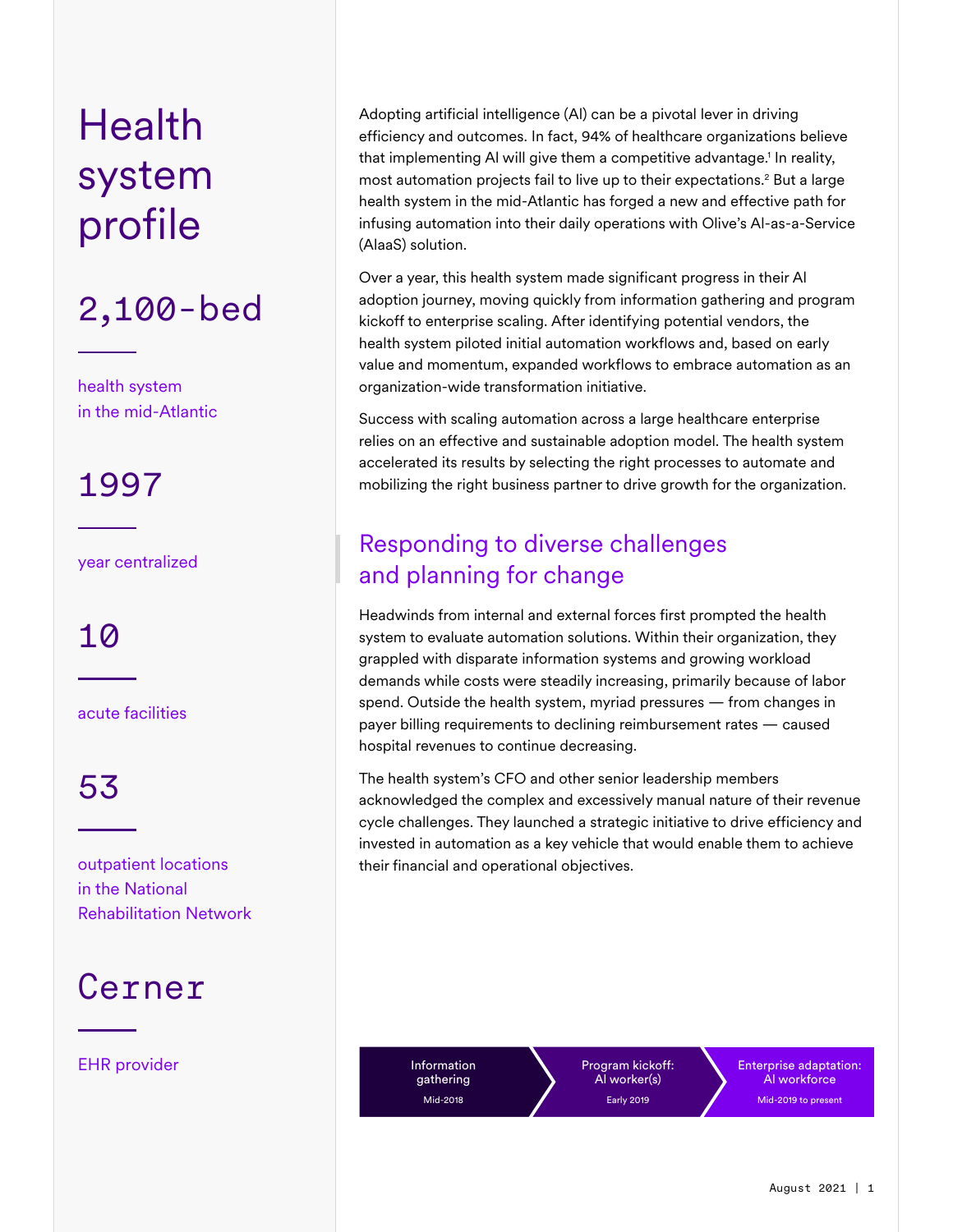### Information gathering to evaluate pilot partners

The leadership team evaluated potential partners to determine who was best suited to advance the health system's Al workforce initiative. Two vendors were chosen to participate in a six-month pilot: an Al-as-a-Service solution and a bundled approach that paired a robotic process automation (RPA) platform with consulting services. These automation solutions would be assessed based on the value they created, including their ability to drive efficiency, produce tangible results and establish a trusted relationship that would pave the way for long-term success.

Leadership's end goal was to incite broad transformational change. The leadership team was ultimately seeking a comprehensive and reliable automation program that would enable them to expand automation across the enterprise.

## Program kickoff began initial automation

The pilot allowed leadership to evaluate two different automation solutions, measuring initial performance to evaluate long-term partnership potential. The magnitude of each solution's workforce efficiency gains would strongly indicate a given partner's ability to propel even greater future financial sustainability for the organization.

Olive initially launched 10 workflows in the revenue cycle department, including eligibility verification and charge capture, that highlighted several of Olive's core strengths. Olive conducted advanced data analysis, managed and evolved workflows and achieved quick wins.

The focus, expertise and commitment of the Olive team enabled them to build strong rapport and earn the organization's trust. Olive's results, including significant labor cost savings and productivity gains, made it clear to leadership that Olive was the best option for expanding the Al workforce at scale.

# **Success** with Olive

Olive proved to be a successful Al workforce partner with quick onboarding and delivery of efficiency and productivity gains that signaled the value and impact she would have in the future.

Olive achieved strong results with initial workflows, including:

- $\rightarrow$  Cost savings of \$6 million
- $\rightarrow$  Complete insurance verification two weeks out improved from 70% to 90%\*
- $\rightarrow$  Four times faster than the manual processes\*
- $\rightarrow$  835 ERA processing time reduced from 24 hours to 90 minutes\*\*
- $\rightarrow$  20% reduction in payment issues across a three-month window\*\*
- $\rightarrow$  99.9% operational reliability

\*Represents results from eligibility workflows only

\*\*Represents results from payment posting/ remittance workflow only

Olive's Al-as-a-Service model and her dedicated team provided meaningful and differentiated benefits that advanced the health system's continuous improvement initiatives within their complex and evolving demands. Olive's agile learning model allowed her to show early success, unlocking the keys to scaling across the enterprise with ongoing success and impact.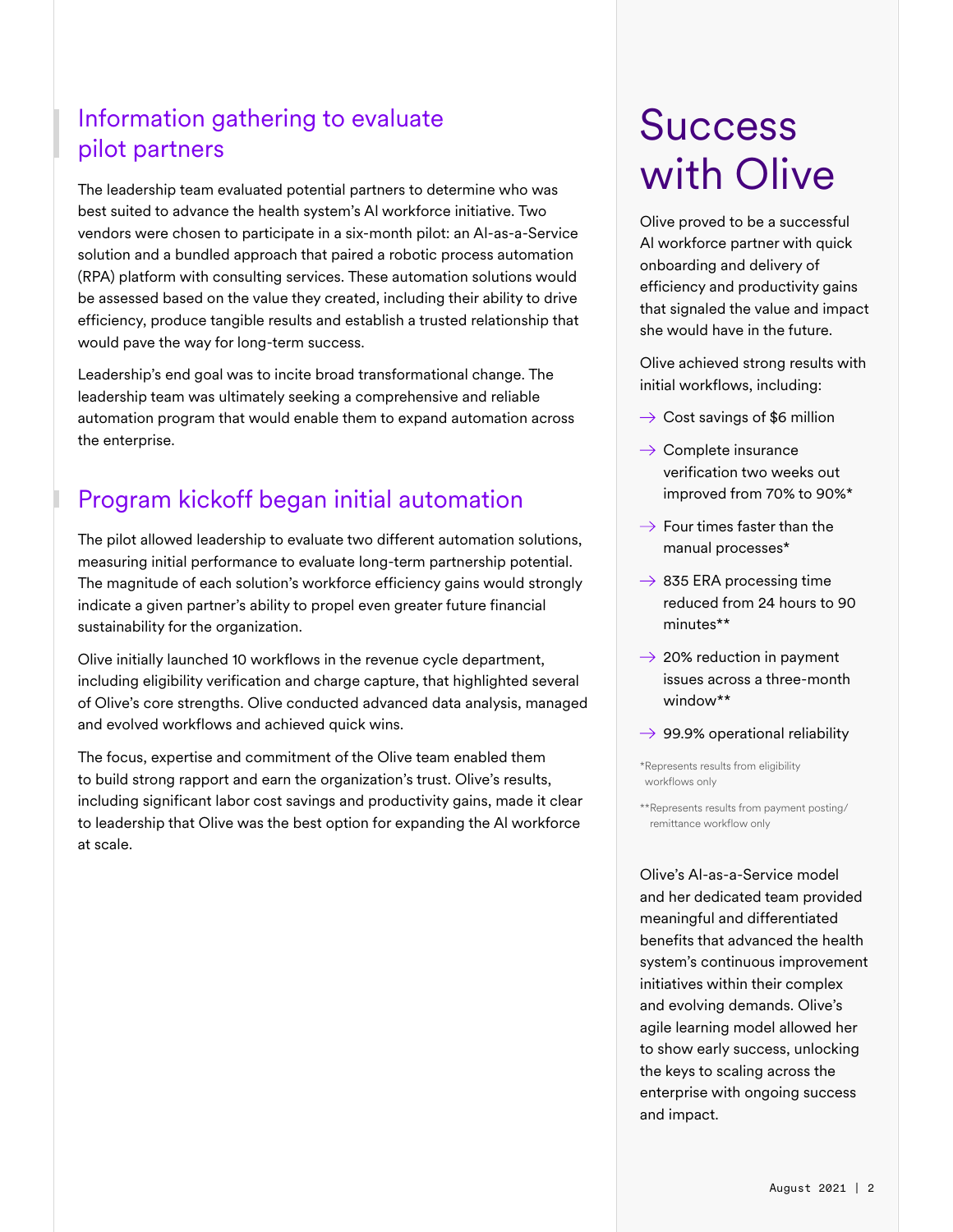# Impressive results

targeted savings across hospital system

\$2.1M

projected annual impact cost savings

## 150

workflows identified

32

live automations

"It was important for us to start with quick wins to get the trust of our team on board."

\$10M **— VP OF PATIENT FINANCIAL SERVICES**

## Enterprise adoption expands Olive's impact

Cementing Olive's value across initial workflows in the revenue cycle pilot, the health system's leadership team elected to more than double their investment in automation and began scaling Olive's Al workforce across the hospital system.

Olive's AlaaS model enabled the health organization to take full advantage of uninterrupted and accelerated performance at scale while constantly learning and improving impact over time.

## Post-pilot, leadership more than doubled their AI investment within one calendar year

Partnering with the health system, Olive identified more than 150 workflows across 12 departments to drive future workforce effectiveness — crossing departments such as case management, provider enrollment, accounting, quality and safety, HR and others.

Out of the workflows identified, 32 automations have gone live and 16 have been approved as automation opportunities to develop in the first phase of the organization's enterprise-wide expansion, representing \$6 million in financial impact including \$2.1 million in projected annual cost savings. The health system, working alongside Olive's team, anticipates this value will continue to grow over time, driven by workflow enhancements, increased efficiency gains and new sources of value.

Gaining new insights from her work every day, Olive's performance continuously improves. She is a dynamic automation partner that standardizes processes across disparate teams and evolves with health systems to provide ongoing value and impact.